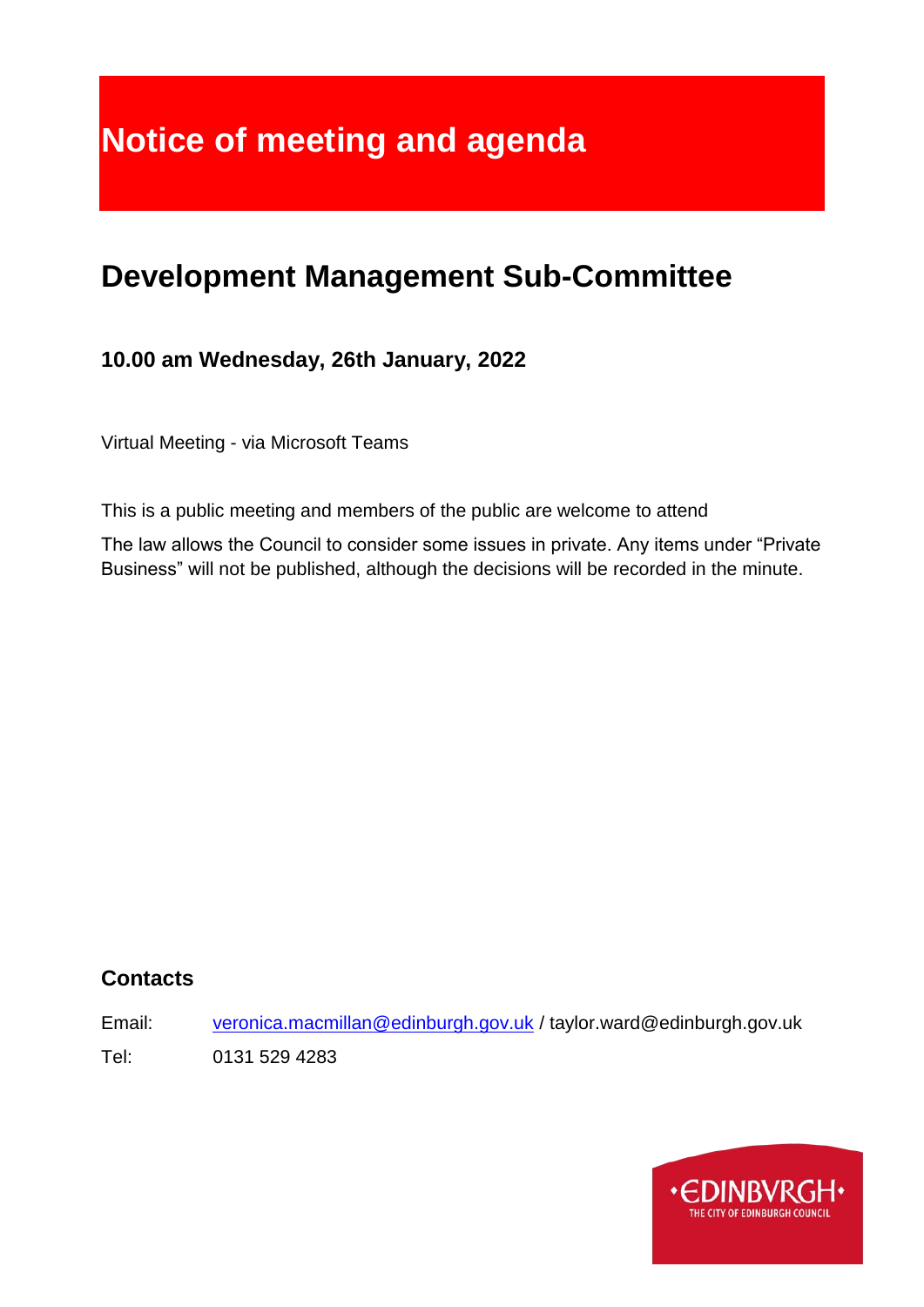#### **1. Order of business**

#### **1.1** Order of Business

- 1.1 Including any notices of motion, hearing requests from ward councillors and any other items of business submitted as urgent for consideration at the meeting.
- 1.2 Any member of the Council can request a Hearing if an item raises a local issue affecting their ward. Members of the Sub-Committee can request a presentation on any items in part 4 or 5 of the agenda. Members must advise Committee Services of their request by no later than **1.00pm on Monday 24 January 2022** (see contact details in the further information section at the end of this agenda).
- 1.3 If a member of the Council has submitted a written request for a hearing to be held on an application that raises a local issue affecting their ward, the Development Management Sub-Committee will decide after receiving a presentation on the application whether or not to hold a hearing based on the information submitted. All requests for hearings will be notified to members prior to the meeting.

#### **2. Declaration of interests**

**2.1** Declaration of interests

Members should declare any financial and non-financial interests they have in the items of business for consideration, identifying the relevant agenda item and the nature of their interest.

#### **3. Minutes**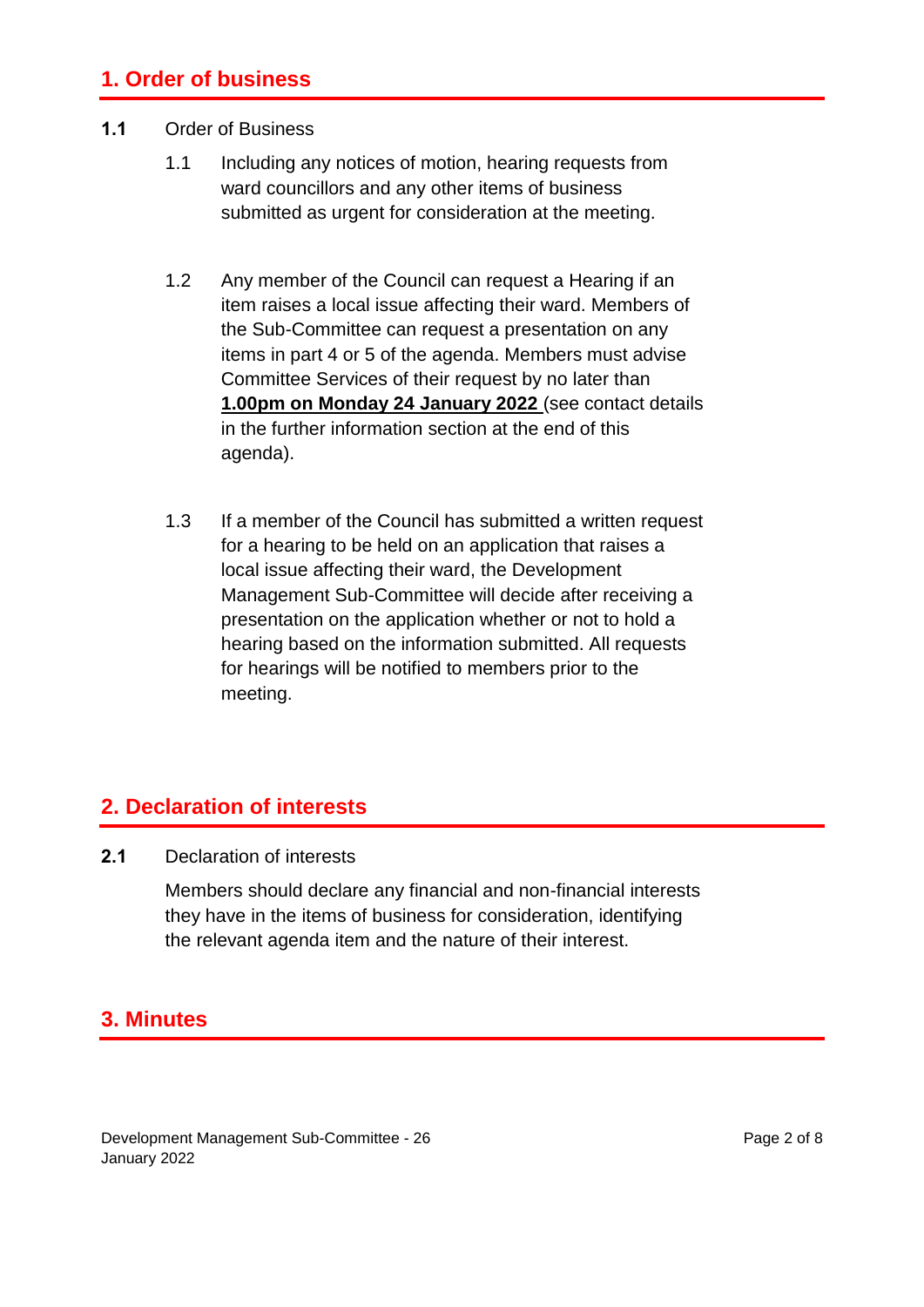None.

## **4. General Applications, Miscellaneous Business and Pre-Application Reports**

**The key issues for the Pre-Application reports and the recommendation by the Chief Planning Officer or other Chief Officers detailed in their reports on applications will be approved without debate unless the Clerk to the meeting indicates otherwise during "Order of Business" at item 1.** 

- **4.1** Report for forthcoming application by Lady Road Investment SARL. for Proposal of Application Notice at Cameron Toll Shopping Centre, 6 Lady Road, Edinburgh - Proposed redevelopment of Cameron Toll neigh bourhood centre, to include residential and hotel uses along with improvements to public realm and improved pedestrian, cyclist routes within the site and associated landscaping - application no. 21/06125/PAN – Report by the Chief Planning Officer  $9 - 16$
- **4.2** Report for forthcoming application by Wallace Land Investment and Management Ltd for Proposal of Application Notice at 10 Gilmerton Station Road, Edinburgh (Land 292 metres of) - Residential development, access, landscaping, engineering and associated works - application no. 21/06302/PAN – Report by the Chief Planning Officer 17 - 22
- **4.3** Report for forthcoming application by Elgin Haymarket Limited C/o Agent for Proposal of Application Notice at 20 Haymarket Yards, Edinburgh - Redevelopment of site for mixed-use development (two buildings) comprising hotel (class 7), office (class 4) and cafe (class 3) use, with associated public realm, active travel links, landscaping, EV charging infrastructure, cycle and car parking, servicing, and access - application no. 21/05661/PAN – Report by the Chief Planning Officer 23 - 28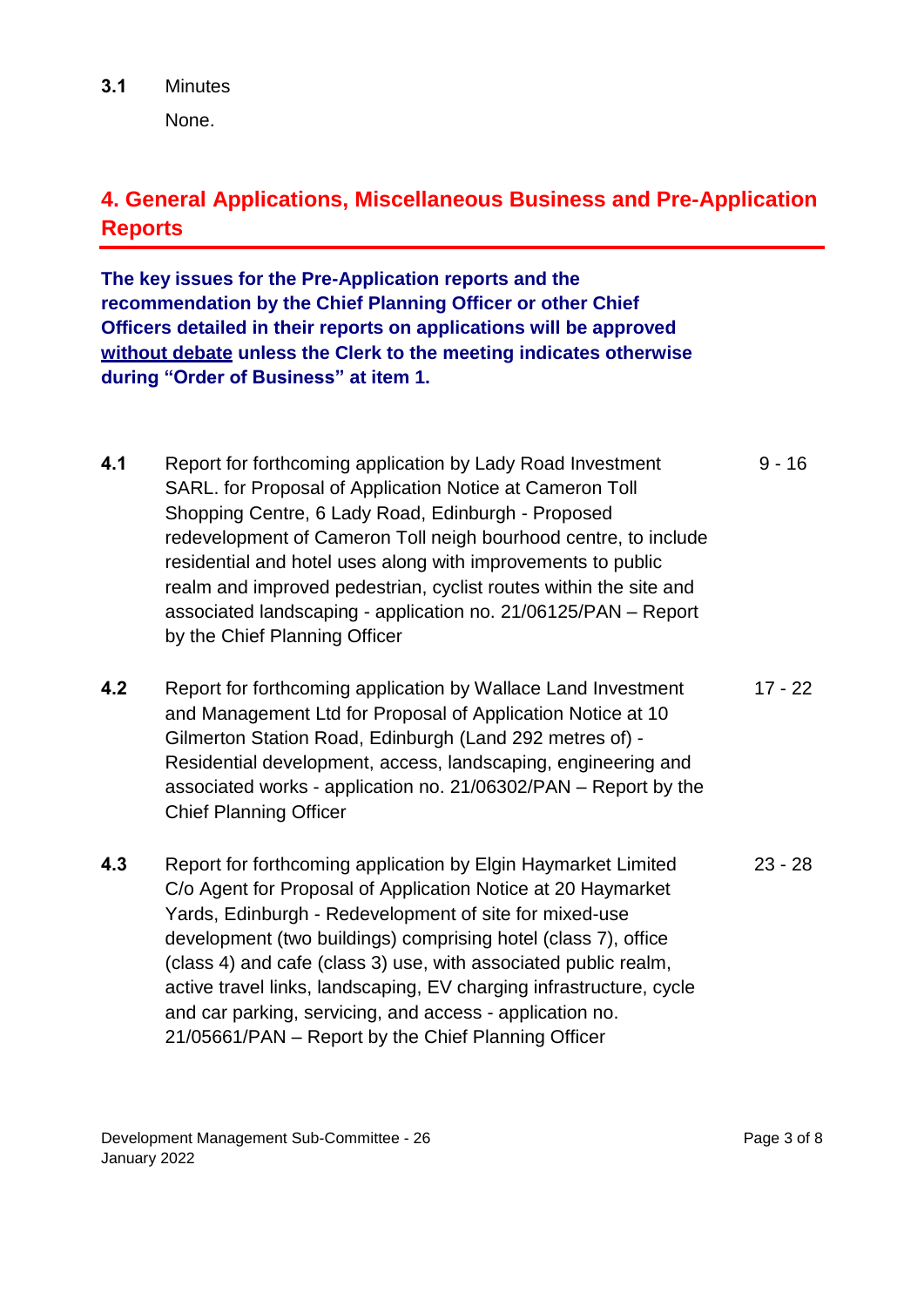| 4.4 | Report for forthcoming application by Places For People for<br>Proposal of Application Notice at Saltire Street, Edinburgh (Land<br>80 metres West and East of) - Proposed phase 4 development at<br>Waterfront Avenue with associated infrastructure and landscape -<br>application no. 21/05960/PAN - Report by the Chief Planning<br><b>Officer</b>                                    | $29 - 36$  |
|-----|-------------------------------------------------------------------------------------------------------------------------------------------------------------------------------------------------------------------------------------------------------------------------------------------------------------------------------------------------------------------------------------------|------------|
| 4.5 | 111-115 Constitution Street, Edinburgh - Proposed change of use<br>and redevelopment of 111 Constitution Street and the existing<br>derelict warehouse at 18-25 John's Lane to create an overall<br>development comprising 35 residential units and one class 1<br>retail unit (as amended) - application no. 19/05184/FUL<br>It is recommended that this application be <b>GRANTED</b> . | $37 - 78$  |
| 4.6 | 111-115 Constitution Street, Edinburgh - Substantial demolition in<br>a conservation area - application no. 19/05187/CON<br>It is recommended that this application be <b>GRANTED</b> .                                                                                                                                                                                                   | $79 - 90$  |
| 4.7 | 173 Gilberstoun, Edinburgh - Demolition of the existing<br>dilapidated farm buildings and erection of 10 new houses with<br>associated roads, garages and parking (as amended from 19<br>houses) - application no. 19/01796/FUL<br>It is recommended that this application be GRANTED.                                                                                                    | $91 - 112$ |
| 4.8 | 8A Napier Road, Edinburgh - New three bedroom, two storey<br>house within the garden of 8A Napier Road, including minor<br>alterations to the existing house - application no. 21/05149/FUL<br>It is recommended that this application be <b>GRANTED</b> .                                                                                                                                | 113 - 134  |
| 4.9 | 94 Ocean Drive, Edinburgh (Land 143 metres Southeast of) -<br>Application under S75A for the modification of a planning<br>obligation relating to the land 143 metres south-east of 94 Ocean                                                                                                                                                                                              | 135 - 150  |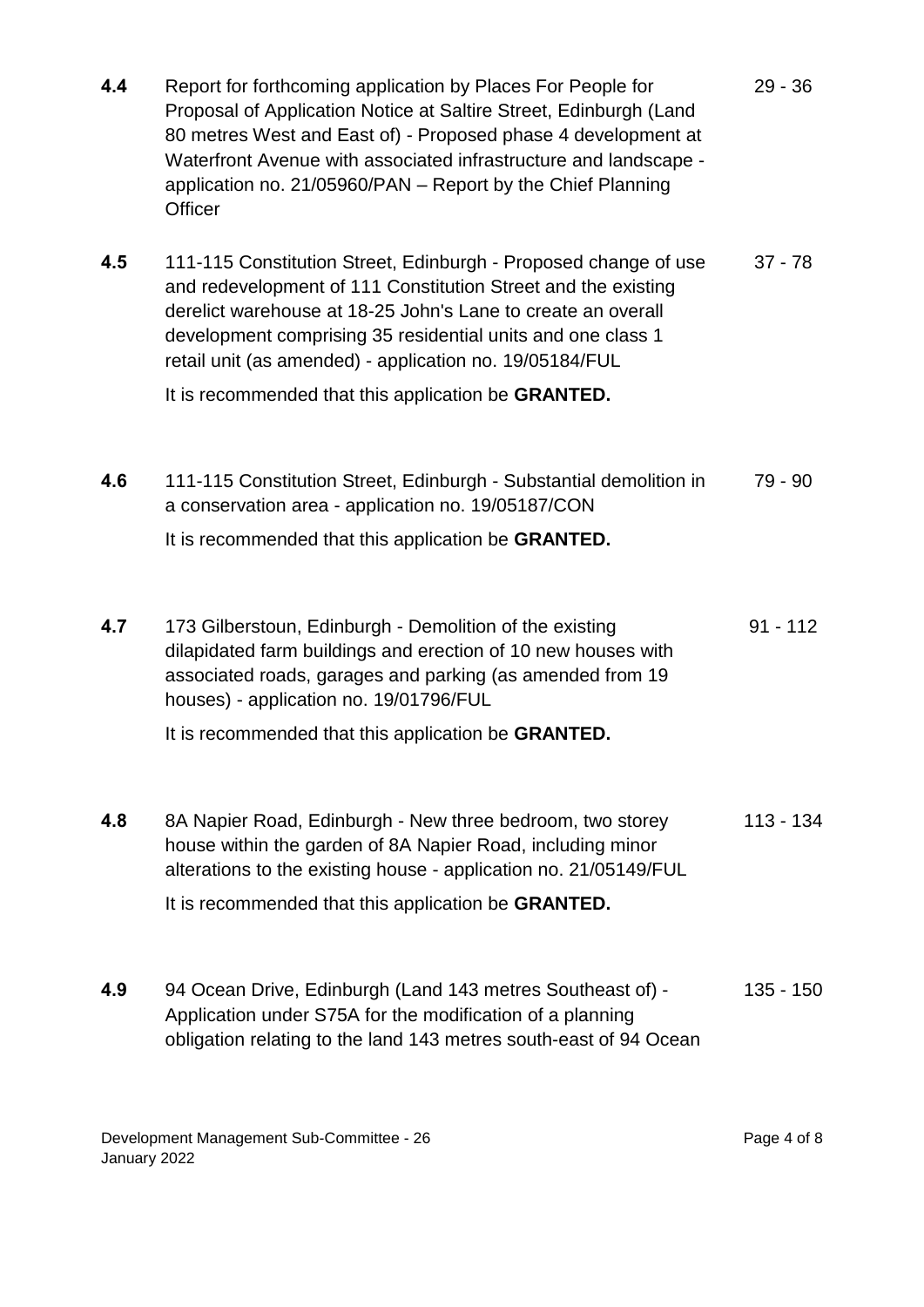Drive - application no. 21/05744/OBL

#### It is recommended that this application be **ACCEPTED** and the agreement **MODIFIED.**

| 4.10 | 211A Portobello High Street, Edinburgh - Change of use of class<br>1 shop to class 3 restaurant with alterations to shop and front and<br>flue - application no. 21/01673/FUL | 151 - 164 |
|------|-------------------------------------------------------------------------------------------------------------------------------------------------------------------------------|-----------|
|      | It is recommended that this application be <b>REFUSED</b> .                                                                                                                   |           |

**4.11** 17 Spey Street Lane, Edinburgh - Demolish the existing garage structure and erect a two-storey residential dwelling house (as amended) - application no. 20/04132/FUL 165 - 192

It is recommended that this application be **GRANTED.** 

**4.12** 17 Spey Street Lane, Edinburgh - Demolish the existing garage structure - application no. 20/04133/CON It is recommended that this application be **GRANTED.**  193 - 202

## **5. Returning Applications**

**These applications have been discussed previously by the Sub-Committee. A decision to grant, refuse or continue consideration will be made following a presentation by the Chief Planning Officer and discussion on each item.**

**5.1** 5.1

None.

## **6. Applications for Hearing**

Development Management Sub-Committee - 26 January 2022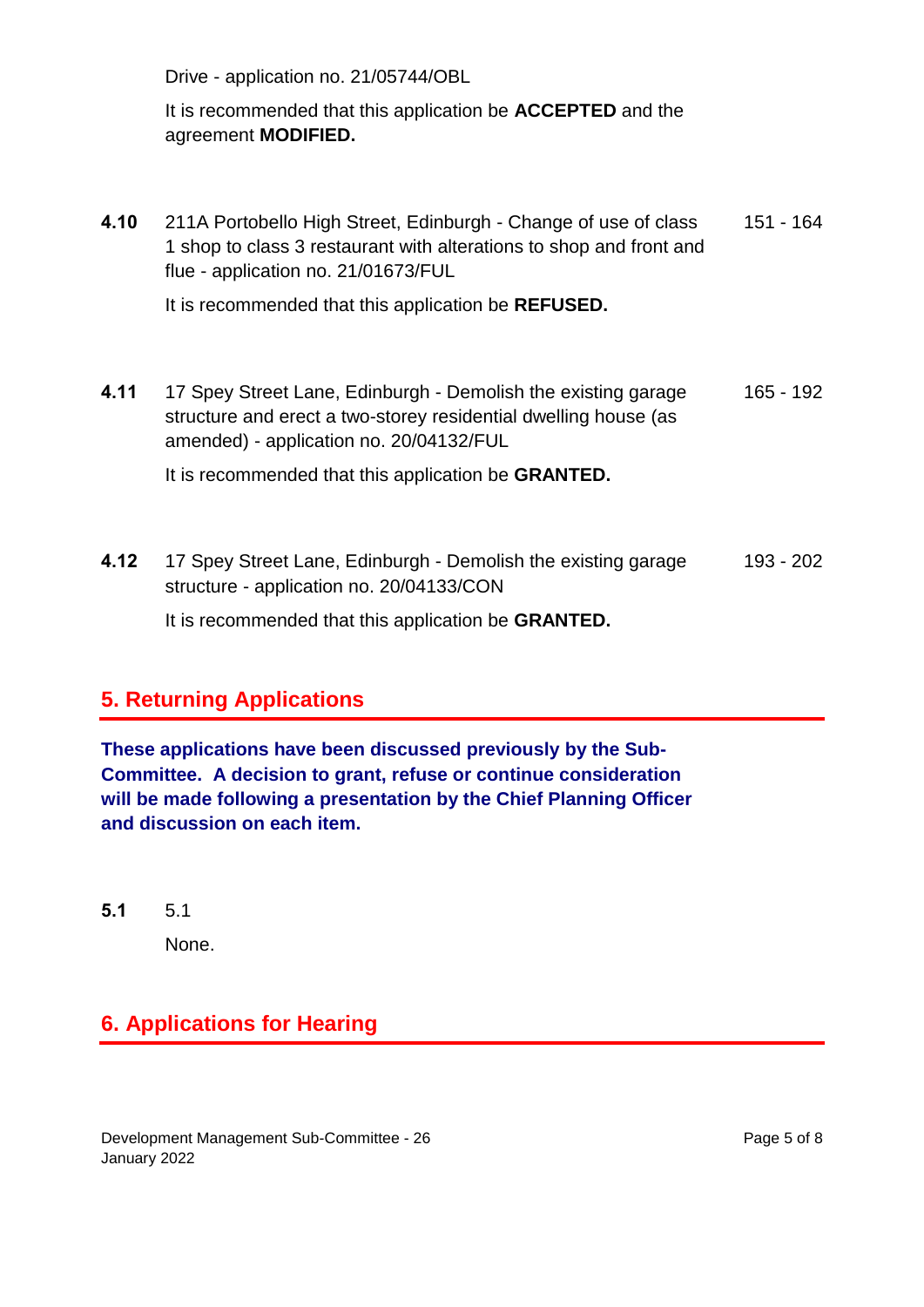**The Chief Planning Officer has identified the following applications as meeting the criteria for Hearings. The protocol note by the Head of Strategy and Insight sets out the procedure for the hearing.**

**6.1** 6.1 None.

## **7. Applications for Detailed Presentation**

**The Chief Planning Officer has identified the following applications for detailed presentation to the Sub-Committee. A decision to grant, refuse or continue consideration will be made following the presentation and discussion on each item.**

**7.1** 7.1

None.

## **8. Returning Applications Following Site Visit**

**These applications have been discussed at a previous meeting of the Sub-Committee and were continued to allow members to visit the sites. A decision to grant, refuse or continue consideration will be made following a presentation by the Chief Planning Officer and discussion on each item.**

**8.1** 8.1

None.

#### **Nick Smith**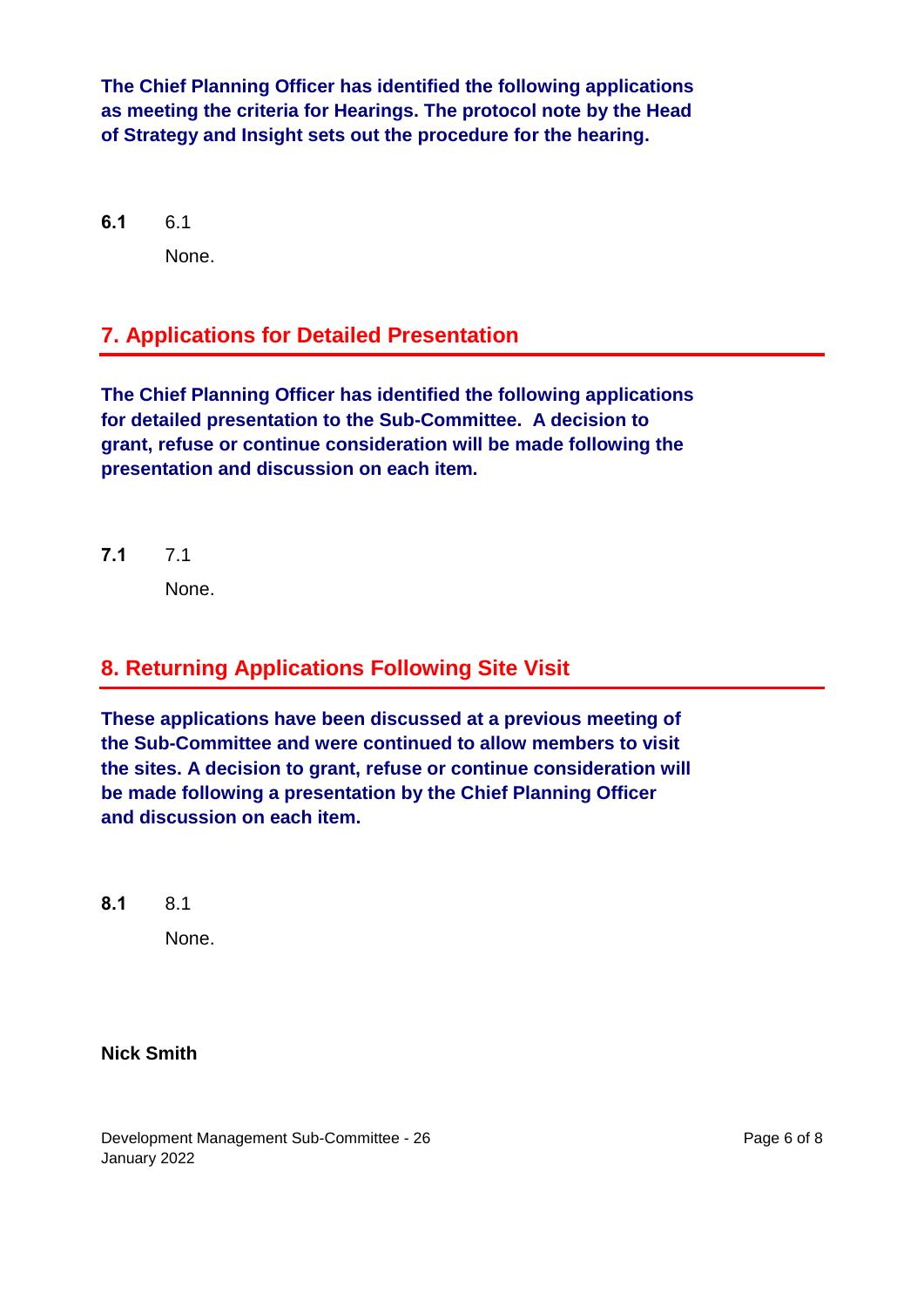#### **Committee Members**

Councillors Councillor Neil Gardiner (Convener), Councillor Maureen Child (Vice-Convener), Councillor Chas Booth, Councillor Lezley Marion Cameron, Councillor Denis Dixon, Councillor George Gordon, Councillor Max Mitchell, Councillor Joanna Mowat, Councillor Hal Osler, Councillor Cameron Rose and Councillor Alex Staniforth

#### **Information about the Development Management Sub-Committee**

The Development Management Sub-Committee consists of 11 Councillors and is appointed by the City of Edinburgh Council.

#### **Further information**

If you have any questions about the agenda or meeting arrangements, please contact Jamie Macrae, Committee Services, City of Edinburgh Council, Business Centre 2.1, Waverley Court, 4 East Market Street, Edinburgh EH8 8BG, email veronica.macmillan@edinburgh.gov.uk / taylor.ward@edinburgh.gov.uk.

The agenda, minutes and public reports for this meeting and all the main Council committees can be viewed online by going to [www.edinburgh.gov.uk/cpol.](http://www.edinburgh.gov.uk/cpol)

### **Webcasting of Council meetings**

Please note this meeting may be filmed for live and subsequent broadcast via the Council's internet site – at the start of the meeting the Convener will confirm if all or part of the meeting is being filmed.

The Council is a Data Controller under current Data Protection legislation. We broadcast Council meetings to fulfil our public task obligation to enable members of the public to observe the democratic process. Data collected during this webcast will be retained in accordance with the Council's published policy including, but not limited to, for the purpose of keeping historical records and making those records available via the Council's internet site.

Any information presented by individuals to the Council at a meeting, in a deputation or otherwise, in addition to forming part of a webcast that will be held as a historical record, will also be held and used by the Council in connection with the relevant matter until that matter is decided or otherwise resolved (including any potential appeals and other connected processes). Thereafter, that information will continue to be held as part of the historical record in accordance with the paragraphs above.